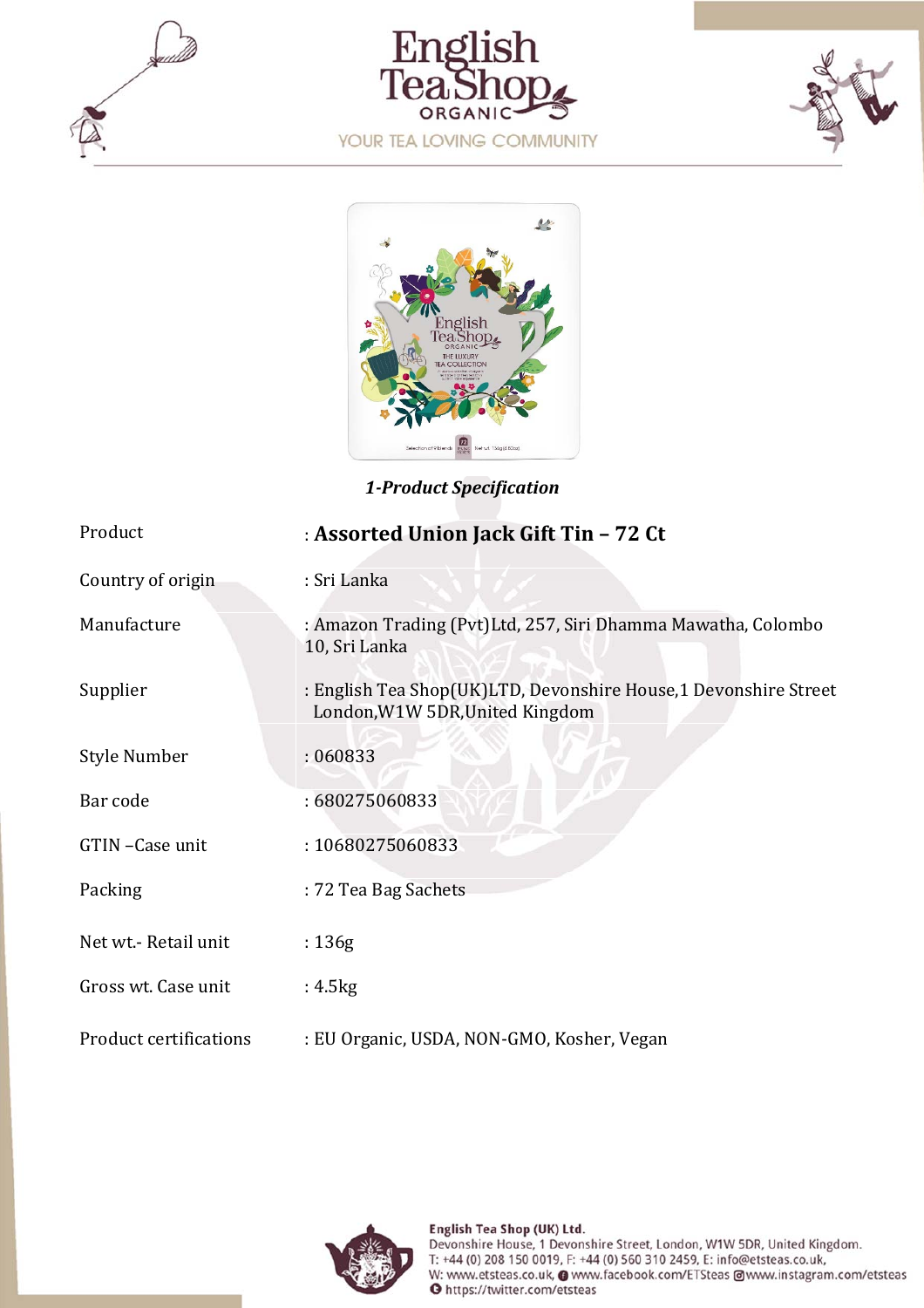





#### Ingredient Declaration :English Breakfast

Organic black tea (100%).

Earl Grey Organic Ceylon black tea\* (95%), organic bergamot oil (5%). \*

Perfect Peppermint Organic peppermint (70%), organic spearmint (30%).

#### Lemongrass, Citrus & Ginger

Organic lemongrass (49%), organic orange peels (24%), organic ginger (22%), organic lime oil (2.5%), organic mandarin oil  $(2.5\%)$ .

#### Super Berries

Organic hibiscus (63%), organic rooibos (19%), natural flavourings (5%), organic spearmint (4%), organic raspberries (3%), organic strawberries (3%), organic blueberries (3%).

#### White Tea Tropical Fruits

Organic white tea (59%), organic lemongrass (21%), organic peppermint (7%), organic hibiscus (7%), natural flavouring (5%), organic mango pieces (0.5%), organic soursop pieces  $(0.5\%)$ 

Chocolate, Rooibos & Vanilla Organic rooibos (88.5%), organic cocoa nibs (6%), natural flavourings (5%), organic vanilla pods (0.5%).

Lemon Black Tea Organic black tea (74%), organic lemongrass (17%), natural lemon flavour (5%), organic lemon peels (4%).

Pure Green Tea: Organic Ceylon Green Tea. Ingredients: Organic green tea (100%).

Intended use : Food

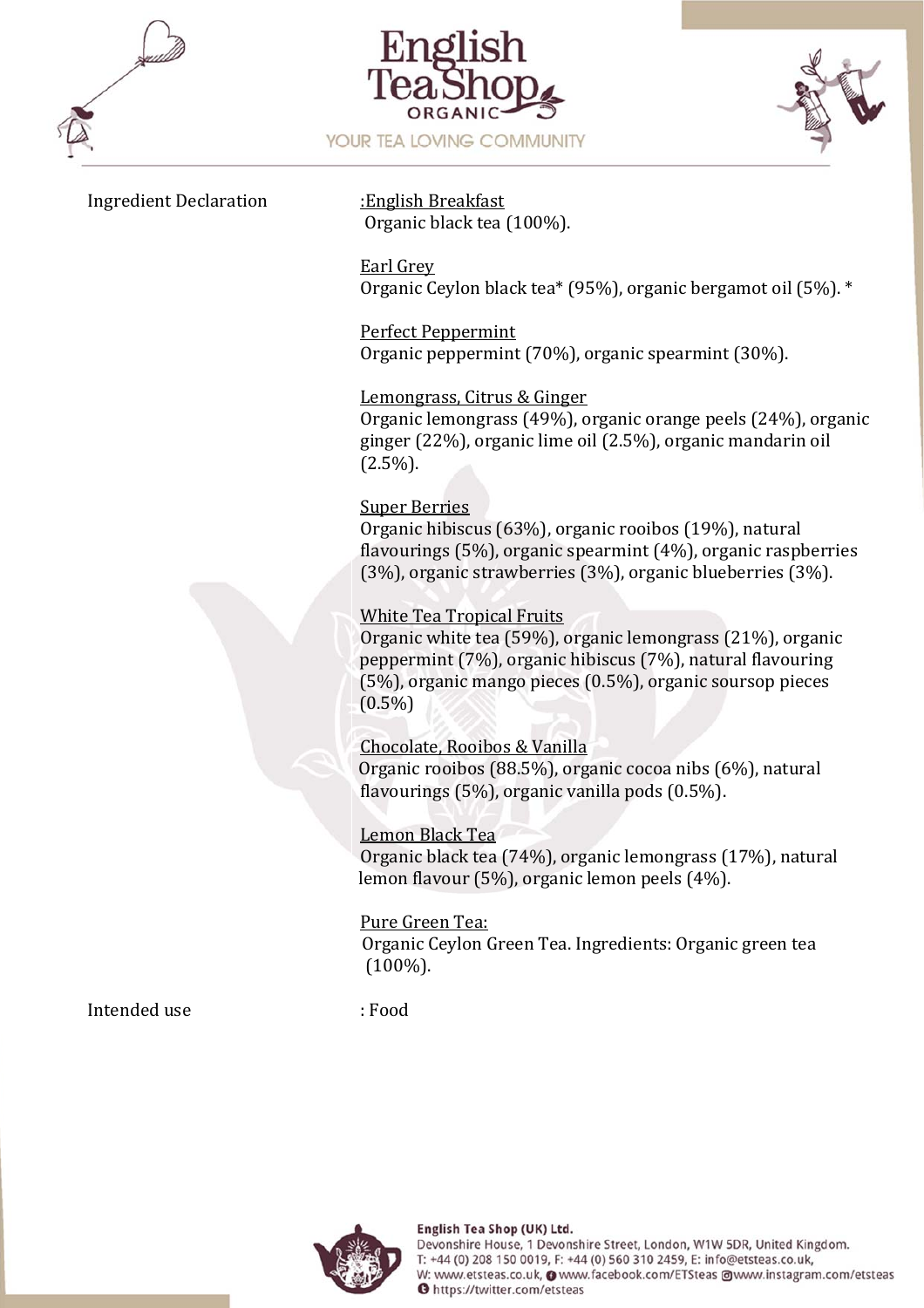





#### Method of preparation : English Breakfast

3-4 Minutes (100℃)

Earl Grey 3-4 Minutes (100ºC)

Perfect Peppermint 2-3 Minutes (100ºC)

Lemongrass, Citrus & Ginger 3-4 Minutes (100ºC)

Super Berries 4-5 Minutes (100ºC)

White Tea Tropical Fruits 2-3 Minutes (80ºC)

Chocolate, Rooibos & Vanilla 5 Minutes (100ºC)

Lemon Black Tea 3-4 Minutes (100ºC)

Pure Green Tea 2-3 Minutes (80ºC)

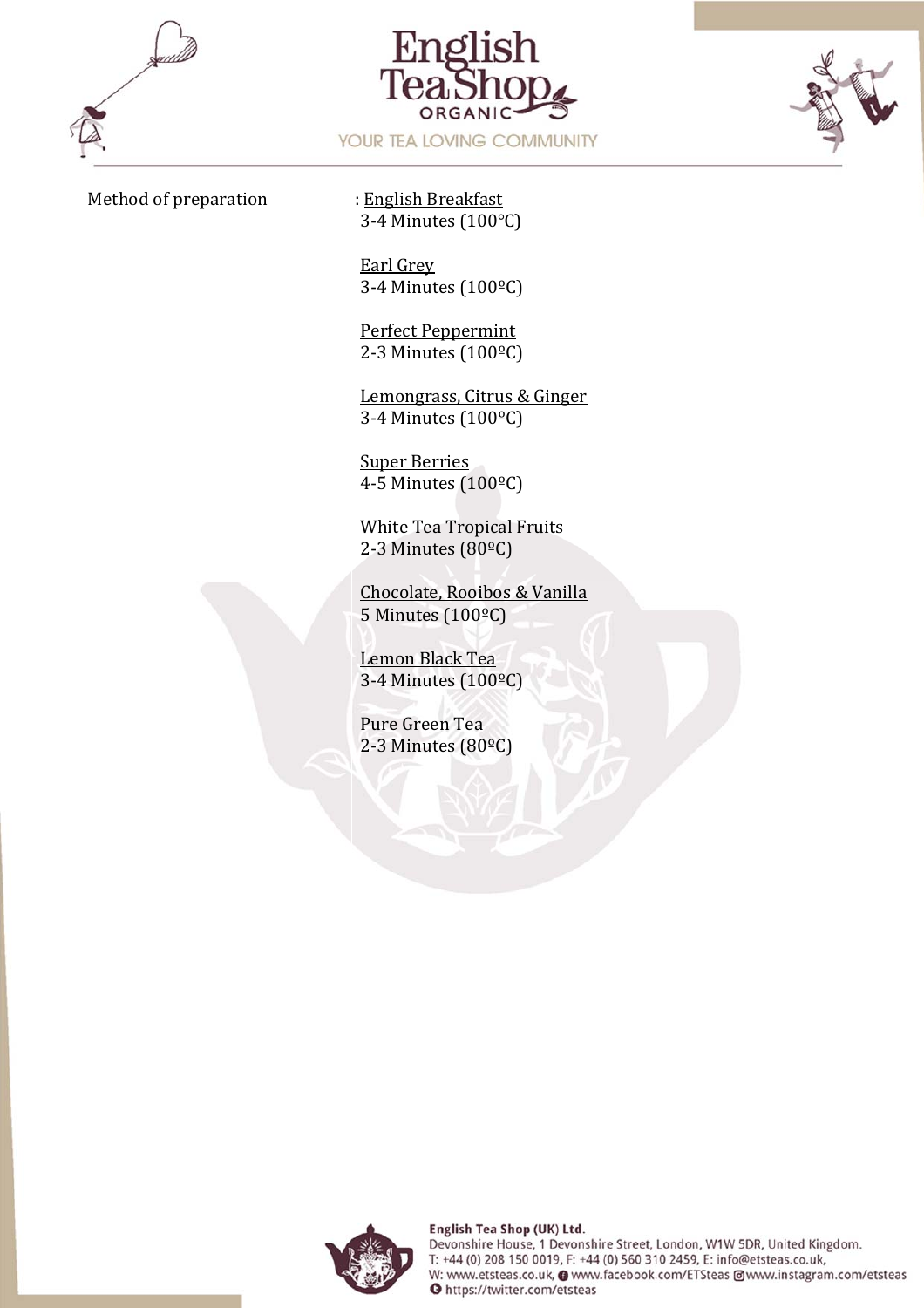





# *2‐Organoleptic parameters*

|                                 | Colour of the liquor          | Taste profile                                                                                                         |
|---------------------------------|-------------------------------|-----------------------------------------------------------------------------------------------------------------------|
| English Breakfast               | Deep Amber to ruby red        | Fresh looking flavor, brisk, malty hint of sweet,<br>medium to sharp mouth feel.                                      |
| Earl Grey                       | Hint of orange and deep amber | Fresh citrus and mild spicy almost bright, touch<br>tannin as the end.                                                |
| Perfect Peppermint              | Dark yellow to muddy green    | Fresh and floral, herbal refreshing peppermint.                                                                       |
| Lemongrass, Citrus &<br>Ginger  | Pale yellow                   | Tinge of peppery and ginger, fresh grassy<br>with firm flowery citrus on the palate                                   |
| <b>Super Berries</b>            | Intense cherry red            | Youthful berry fruit on the notes, intense<br>ripe berries clean hint of tart and citrusy on<br>the palate            |
| White Tea Tropical Fruits       | Pinkish                       | Aromatic with hint of orange and deep<br>amber, intense citrusy with pineapple and<br>hint of fresh passion and mango |
| Chocolate, Rooibos &<br>Vanilla | Bright amber brick red        | Hint of orange, Fair creamy with citrus and hint of<br>sweet passion, overtone of buttery bitterness on the<br>plate. |
| Lemon Black Tea                 | Golden amber                  | Fresh lemon with flowery citrus on the palate.                                                                        |
| Pure Green Tea                  | Pale yellow                   | Presently grassy vegetal hint of floral on the palate                                                                 |

## *3‐Physical and Chemical parameters*

|                              | Loss in mass $\% w/w$ | Total ash $\% w/w$ |
|------------------------------|-----------------------|--------------------|
| English Breakfast            | ≤8                    | $4 - 8$            |
| Earl Grey                    | $\leq 12$             | $7 - 10$           |
| Perfect Peppermint           | $\leq 12$             | $4 - 8$            |
| Lemongrass, Citrus & Ginger  | $\leq 12$             | $6-9$              |
| <b>Super Berries</b>         | $\leq 12$             | $4 - 8$            |
| White Tea Tropical Fruits    | $\leq 12$             | $6 - 10$           |
| Chocolate, Rooibos & Vanilla | < 12                  | $6 - 8$            |



Devonshire House, 1 Devonshire Street, London, W1W 5DR, United Kingdom.<br>T: +44 (0) 208 150 0019, F: +44 (0) 560 310 2459, E: info@etsteas.co.uk, W: www.etsteas.co.uk, O www.facebook.com/ETSteas O www.instagram.com/etsteas<br>
O https://twitter.com/etsteas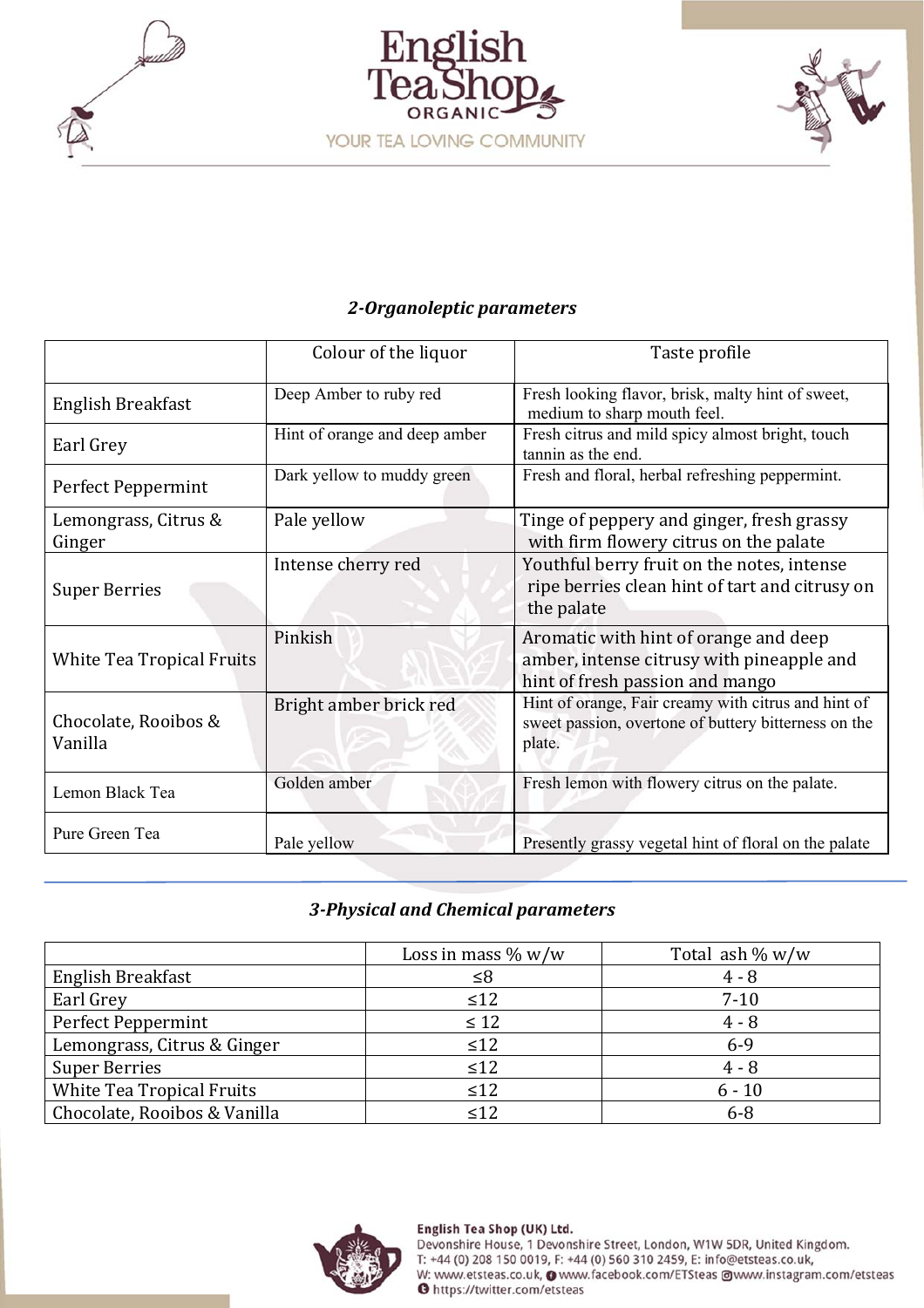





| Tea<br>$\mathbf{r}$<br>$\mu$ emor<br><b>Black</b> | --- | $\overline{ }$<br>$\overline{a}$<br>. .<br>ᆠ |
|---------------------------------------------------|-----|----------------------------------------------|
| $D_{11}$<br>œ<br>l`Aa<br>.<br>⊷                   | ᆖᆂᄼ | <b>10</b><br>'TΩ                             |

#### *4‐Residues and Contaminants*

| Pesticides                    | : Conform to regulation (EC) 889/2008. (EC) 834/2007 |
|-------------------------------|------------------------------------------------------|
| <b>Aflatoxins B1</b>          | : Max. 2.0 $\mu$ g/kg                                |
| Aflatoxins sum B1, B2, G1, G2 | : Max. $4.0 \mu g/kg$                                |
| Lead                          | : Max. $5.0 \text{ mg/kg}$                           |
| Cadmium                       | : Max. $1.0 \text{ mg/kg}$                           |
| Mercury                       | : Max. $0.05$ mg/kg                                  |

#### *5‐Microbiological parameters*

| Total plate count CFU/g | $: \leq 10^{7}$  |  |
|-------------------------|------------------|--|
| Mould CFU/g             | $: \leq 10^{5}$  |  |
| Yeast CFU/g             | $: \leq 10^5$    |  |
| Escherichia coli MPN/g  | $: \leq 10^3$    |  |
| Salmonella MPN/g        | : Absent/125 $g$ |  |
|                         |                  |  |

### *6‐Nutritional information*

|                             | Per serving (100ml) |        |             |           |            |            |          |
|-----------------------------|---------------------|--------|-------------|-----------|------------|------------|----------|
|                             |                     |        |             |           |            | Crude      |          |
|                             | Carbohydrate        | Energy |             | Protein   | Sugar      | fiber      |          |
|                             | <u>(g)</u>          | (KCal) | Fat $(g)$   | (g)       | <u>(g)</u> | <u>(g)</u> | Salt (g) |
| English Breakfast           | 0.265               | 1.35   | $\Omega$    | 0.8       | $\Omega$   | 0          | 0.0002   |
|                             |                     |        |             |           |            |            |          |
| Earl Grey                   | 0.265               | 1.35   | $\mathbf 0$ | 0.08      | $\Omega$   | 0.01       | 0.0015   |
| Perfect Peppermint          | 0.2                 | 0.9    | 0           | 0.0225    | 0.2        | 0.015      | 0.0065   |
| Lemongrass, Citrus & Ginger | 0.23                | 1.2    | 0           | 0.07      | $\Omega$   | 0          | 0.005    |
| <b>Super Berries</b>        | 0.56                | 2.40   | ND.         | 0.04      | 0.08       | <b>ND</b>  | 0.004    |
| White Tea Tropical Fruits   | 0.20                | 1.00   | ND.         | <b>ND</b> | <b>ND</b>  | <b>ND</b>  | 0.100    |



#### English Tea Shop (UK) Ltd.

Devonshire House, 1 Devonshire Street, London, W1W 5DR, United Kingdom.<br>T: +44 (0) 208 150 0019, F: +44 (0) 560 310 2459, E: info@etsteas.co.uk, W: www.etsteas.co.uk, O www.facebook.com/ETSteas @www.instagram.com/etsteas<br>
O https://twitter.com/etsteas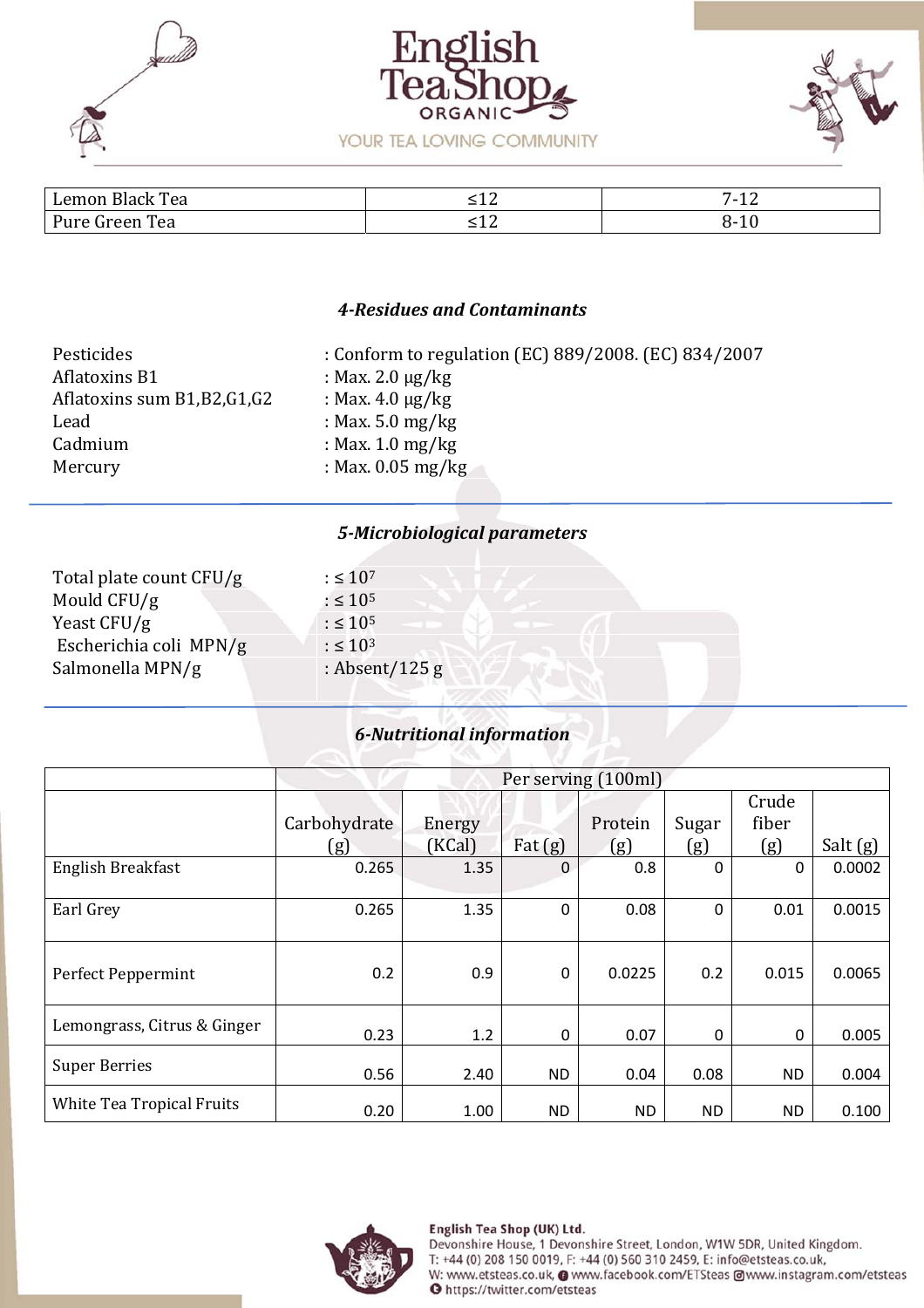





| Chocolate, Rooibos & Vanilla | 0.36 | 1.60 |     | 0.04 | 0.04 |    | 0.011 |
|------------------------------|------|------|-----|------|------|----|-------|
| Lemon Black Tea              | 0.10 | 1.00 | ND. | ND.  | ND   | ΝD | 0.010 |
| Pure Green Tea               | 0.40 | 2.00 | ND. | ND.  | ND.  | ΝD | 0.100 |

### *7‐Allergen information*

| Cereals containing gluten or their hybridized | : No |
|-----------------------------------------------|------|
| strains and products of                       |      |
| Crustaceans and product of these              | : No |
| Fish and fish products                        | : No |
| Milk and milk products                        | : No |
| Nuts and products of nuts                     | : No |
| Sesame seed and product of these              | : No |
| Soybeans and product of those                 | : No |
| Sulphite and/or sulphurdioxide                | : No |
| Celery and celery products                    | : No |
| Molluscus and molluscus products              | : No |
| Mustured and mustered produts                 | : No |
| Egg and egg products                          | : No |
| Soy beans and product of these                | : No |
| Lupin and product of Lupin                    | : No |
|                                               |      |

# *8‐Packing material details*

| Primary Packing material   | : Food grade, compostable, unbleached filter paper |
|----------------------------|----------------------------------------------------|
| Secondary packing material | : Recyclable Food grade tin                        |
| Tertiary packing material  | :Brown liner E flute                               |

#### *9‐Remarks*

| <b>GMO</b>        | : The product is free from GMOs                                                  |
|-------------------|----------------------------------------------------------------------------------|
| Added sugar       | : The product does not contain added sugar                                       |
| Irradiation       | : The product and the ingredients are not treated with ionization<br>irradiation |
| Pest control      | : The product is subject to pest management system                               |
|                   | which also includes disinfestation by CO <sub>2</sub> under pressure             |
| Storage condition | : Cool dry place                                                                 |



Devonshire House, 1 Devonshire Street, London, W1W 5DR, United Kingdom.<br>T: +44 (0) 208 150 0019, F: +44 (0) 560 310 2459, E: info@etsteas.co.uk, W: www.etsteas.co.uk, O www.facebook.com/ETSteas O www.instagram.com/etsteas<br>
O https://twitter.com/etsteas